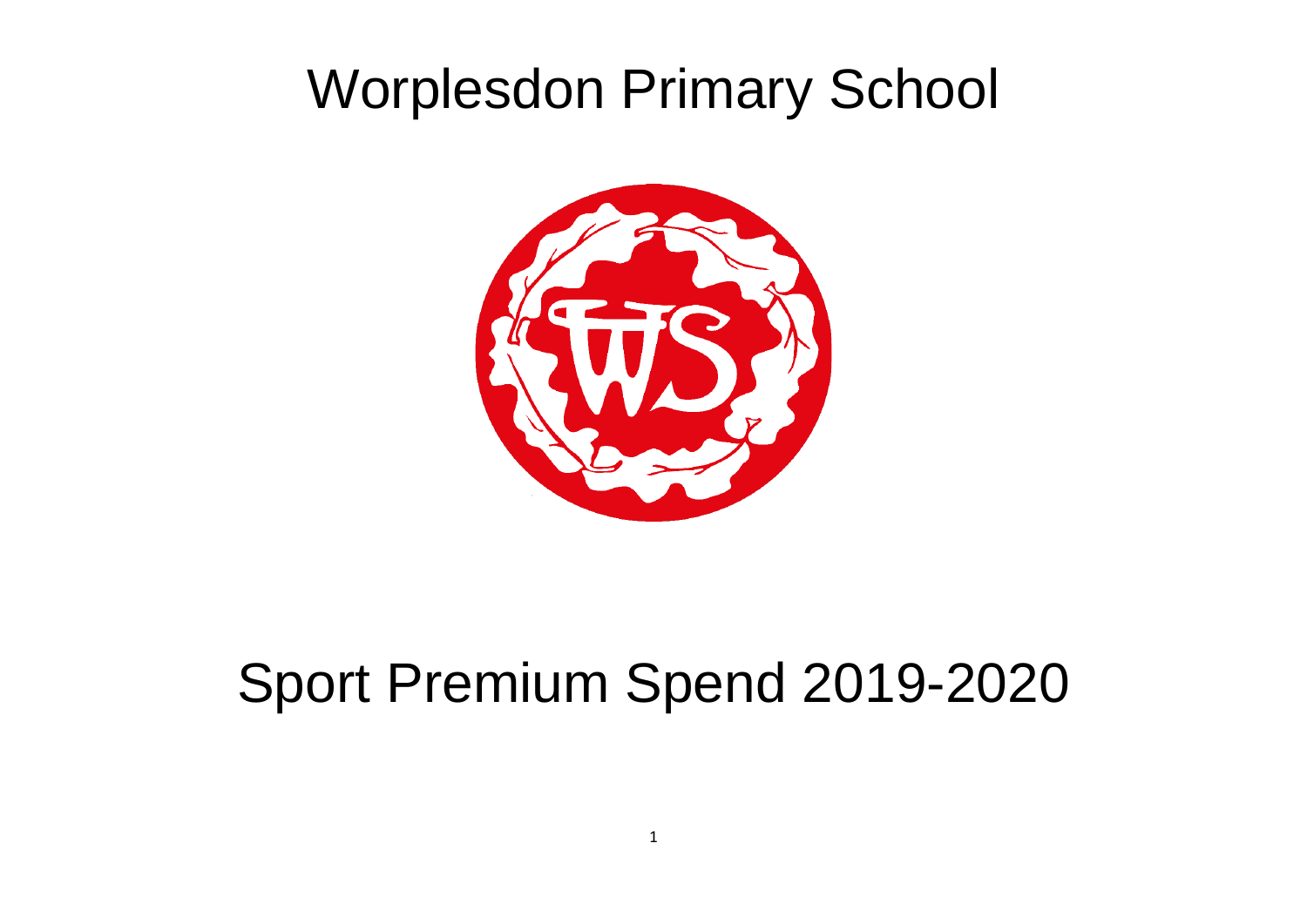| Key achievements to date:                                                                                                             | Areas for further improvement and baseline evidence of need:                                                                                                                                                                 |
|---------------------------------------------------------------------------------------------------------------------------------------|------------------------------------------------------------------------------------------------------------------------------------------------------------------------------------------------------------------------------|
| Achieved Sports Mark awards:<br>Silver 2015<br>Gold 2016<br>Gold 2017<br>⋗<br>OFSTED inspection January 2020 judged provision as good | Successful implementation of new sports coaches for September 2020<br>Increase the amount of hard standing space outdoors so can be used in all<br>weathers<br>Continue to provide staff development in less confident areas |
|                                                                                                                                       | Swimming: increase the number of children swimming 25m, a range of<br>strokes and self rescue.                                                                                                                               |

| Meeting national curriculum requirements for swimming and water safety                                                                                                                                                      | Please complete all of the below: |  |
|-----------------------------------------------------------------------------------------------------------------------------------------------------------------------------------------------------------------------------|-----------------------------------|--|
| What percentage of your current Year 6 cohort swim competently, confidently and proficiently over a distance of at least 25<br>metres?                                                                                      | 90%                               |  |
| <b>N.B.</b> Even though your children may swim in another year please report on their attainment on leaving                                                                                                                 |                                   |  |
| primary school.                                                                                                                                                                                                             |                                   |  |
| What percentage of your current Year 6 cohort use a range of strokes effectively [for example, front crawl, backstroke and<br>breaststroke]?                                                                                | 61%                               |  |
| What percentage of your current Year 6 cohort perform safe self-rescue in different water-based situations?                                                                                                                 | 36%                               |  |
| Schools can choose to use the Primary PE and Sport Premium to provide additional provision for swimming but this must be for<br>activity over and above the national curriculum requirements. Have you used it in this way? | <b>No</b>                         |  |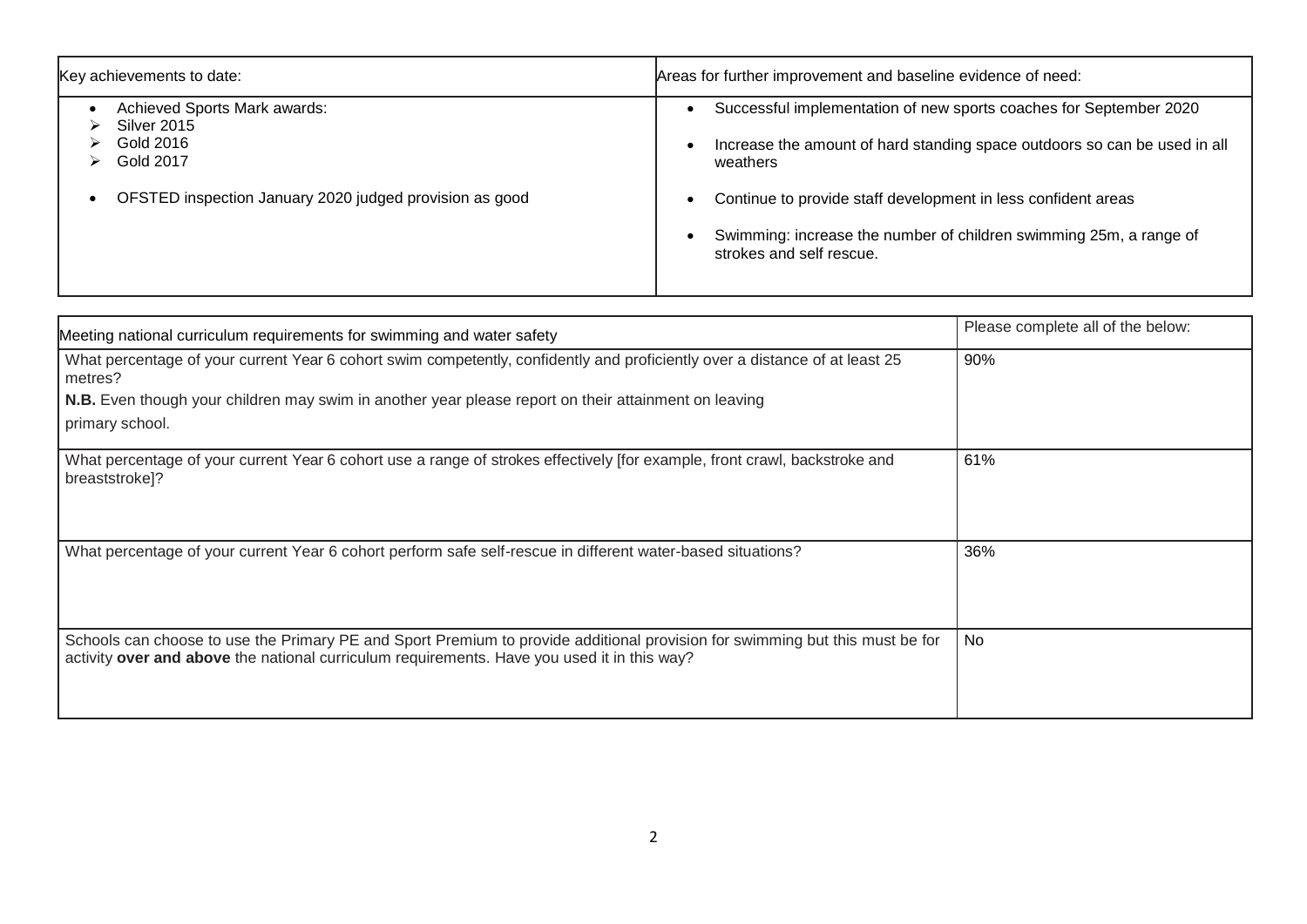## **Worplesdon Primary School Proposed spend for 2019-20**

| Academic Year: 2019/20                                                                                                                                                                                                                                                                                      | Total fund allocated: £20, 055                                                                                                                                                                                                                                                                                                                                                                                                                                                                                                                                                                                                                                                                                                                                                                                                                                                                                                                                                                                            | Date Updated: July 2020 |                                                                                                                                                                                                                                                                                                                                                                                                                                                 |                                                                                                                                                                                                                                                                              |
|-------------------------------------------------------------------------------------------------------------------------------------------------------------------------------------------------------------------------------------------------------------------------------------------------------------|---------------------------------------------------------------------------------------------------------------------------------------------------------------------------------------------------------------------------------------------------------------------------------------------------------------------------------------------------------------------------------------------------------------------------------------------------------------------------------------------------------------------------------------------------------------------------------------------------------------------------------------------------------------------------------------------------------------------------------------------------------------------------------------------------------------------------------------------------------------------------------------------------------------------------------------------------------------------------------------------------------------------------|-------------------------|-------------------------------------------------------------------------------------------------------------------------------------------------------------------------------------------------------------------------------------------------------------------------------------------------------------------------------------------------------------------------------------------------------------------------------------------------|------------------------------------------------------------------------------------------------------------------------------------------------------------------------------------------------------------------------------------------------------------------------------|
| Key indicator 1: The engagement of all pupils in regular physical activity – Chief Medical Officer guidelines recommend that primary<br>school children undertake at least 30 minutes of physical activity a day in school                                                                                  | Percentage of total allocation:<br>70%                                                                                                                                                                                                                                                                                                                                                                                                                                                                                                                                                                                                                                                                                                                                                                                                                                                                                                                                                                                    |                         |                                                                                                                                                                                                                                                                                                                                                                                                                                                 |                                                                                                                                                                                                                                                                              |
| School focus with clarity on<br>intended impact on pupils:                                                                                                                                                                                                                                                  | Actions to achieve:                                                                                                                                                                                                                                                                                                                                                                                                                                                                                                                                                                                                                                                                                                                                                                                                                                                                                                                                                                                                       | Funding<br>allocated:   | Evidence to collect and impact:<br>(Note: impact to be measured in July steps:<br>2020)                                                                                                                                                                                                                                                                                                                                                         | Sustainability and suggested next                                                                                                                                                                                                                                            |
| Continue to develop the<br>opportunities children have for<br>active play and active bursts<br>to increase physical activity and<br>concentration amongst pupils.<br>Extend opportunities for physical<br>activity through the provision of<br>after-school clubs, including our<br>extended day provision. | Purchase additional equipment that can be<br>kept separate from PE lesson resources and<br>used solely for active playtimes (skipping rope,<br>throughout the school day in order football goals, tennis balls, rainbow playground<br>balls).<br>Provide training for young leaders to run<br>activity clubs at lunchtime for targeted children.<br>Active mile initiative incorporated into school<br>structure.<br>Continuous deep cleaning throughout COVID- £1,200<br>19 to ensure commitment to physical activity is<br>upheld and resources can be circulated.<br>Trim-trail to be built (between infant playground £12,000<br>& field) to further provide opportunity for active<br>play engagement for all children.<br>Extend the provision of after-school clubs and<br>a variety of sports to engage all children.<br>Staff discussions to raise the profile of<br>physically active learning.<br>Holiday clubs held throughout COVID-19<br>period to provide sporting experiences for key<br>worker children. | £850                    | SLT school walks and daily<br>observations show an increase in<br>physical activity throughout break and school clubs.<br>lunch times.<br>Increased use of the raised<br>playground gym equipment as a<br>learning break and throughout break<br>times.<br>Increased variety of playtime<br>equipment caters for all children.<br>After-school clubs well-attended with<br>a backlog of children wishing to join<br>shows increased engagement. | Next steps - Pupil/staff survey to<br>extend the provision of after<br>Investigate opportunities for<br>sporting clubs to take place in<br>lunch hour.<br>Trim trail or alternative active<br>equipment to be designed by<br>children and installed in junior<br>playground. |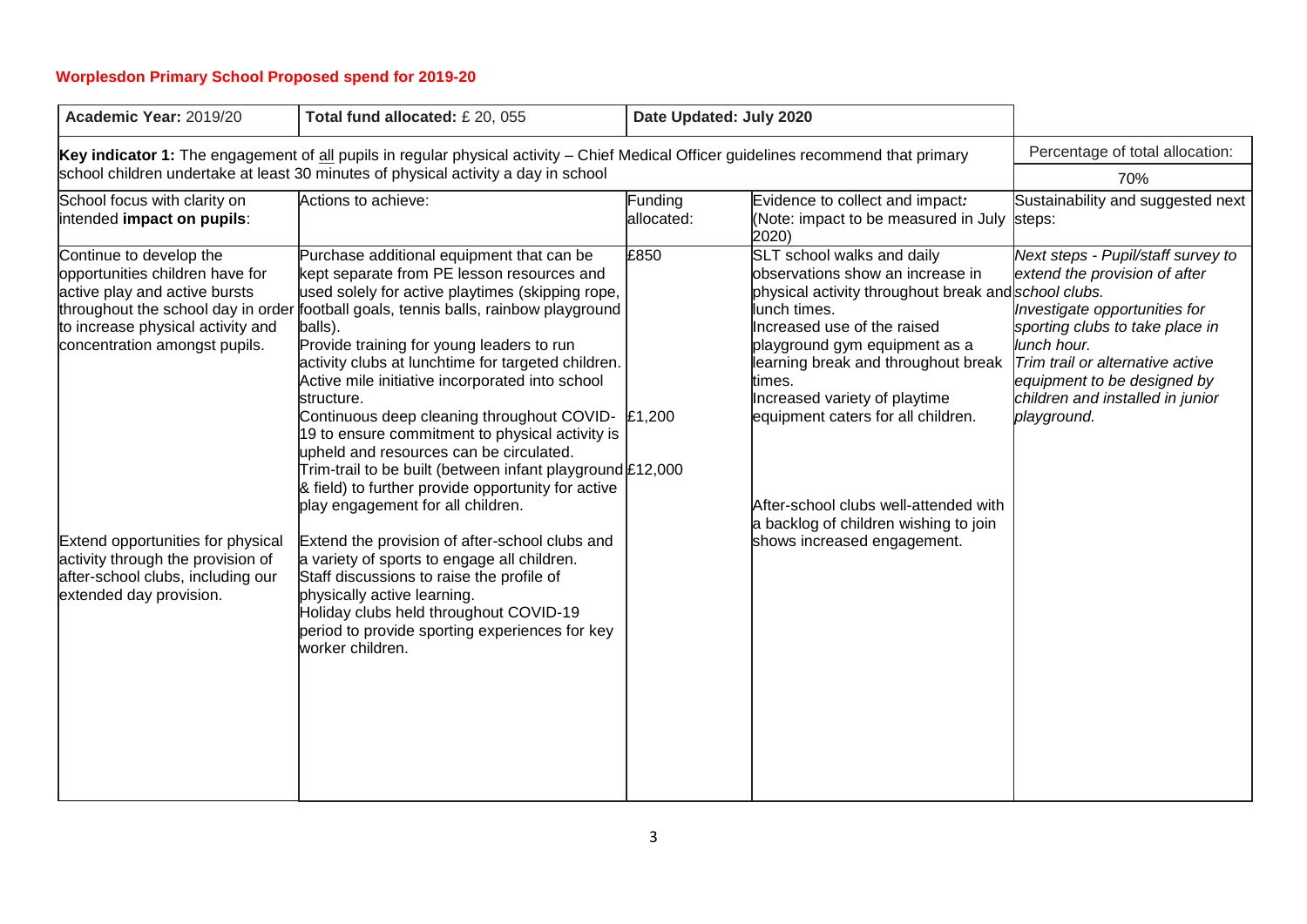| Key indicator 2: The profile of PESSPA (Physical Education, School Sport and Physical Activity) being raised across the school as a                                                                                                                    |                                                                                                                                                                                                                                                                                                                                                                                                               |                        |                                                                                                                                                                                                                                                                | Percentage of total allocation:                                                                                                                                                                                                                                                         |
|--------------------------------------------------------------------------------------------------------------------------------------------------------------------------------------------------------------------------------------------------------|---------------------------------------------------------------------------------------------------------------------------------------------------------------------------------------------------------------------------------------------------------------------------------------------------------------------------------------------------------------------------------------------------------------|------------------------|----------------------------------------------------------------------------------------------------------------------------------------------------------------------------------------------------------------------------------------------------------------|-----------------------------------------------------------------------------------------------------------------------------------------------------------------------------------------------------------------------------------------------------------------------------------------|
| tool for whole school improvement                                                                                                                                                                                                                      |                                                                                                                                                                                                                                                                                                                                                                                                               |                        |                                                                                                                                                                                                                                                                | 8%                                                                                                                                                                                                                                                                                      |
| School focus with clarity on<br>intended impact on pupils:                                                                                                                                                                                             | Actions to achieve:                                                                                                                                                                                                                                                                                                                                                                                           | Funding<br>lallocated: | Evidence to collect and impact:<br>(Note: impact to be measured in July steps:<br>2020                                                                                                                                                                         | Sustainability and suggested next<br>(To be completed in July 2020)                                                                                                                                                                                                                     |
| Continue to strengthen the pride<br>children have in being a part of<br>physical activity at school and in<br>representing the school at sporting fixtures.<br>levents.<br>Support staff in implementing<br>more active learning for core<br>subjects. | Participate in AS sporting fixtures and GPSSA<br>confederation.<br>Hiring of transport coaches to attend sporting<br>Discussions around half-termly house sporting<br>competitions to engage all in competitive sport.<br>CPD opportunities for staff to develop outdoor $\vert$ £250<br>learning of core subjects.<br>Purchasing of resources to support the<br>planning and delivery of active core lessons | £80<br>£250<br>£1,000  | Parent and teacher questionnaires in<br>summer term reports an increase in<br>children's pride<br>Pupil voice (via School Council)<br>report great pride<br>Improved learning behaviours<br>Lesson observations, learning walks,<br>and reports from fixtures. | Sporting achievements are<br>shared in weekly<br>newsletters/flash.<br>Next step-Find additional<br>opportunities for galas.<br>Staff CPD for extending activity in<br>core subjects.<br>Training UKS2 to help deliver<br>interventions to less active<br>children lower in the school. |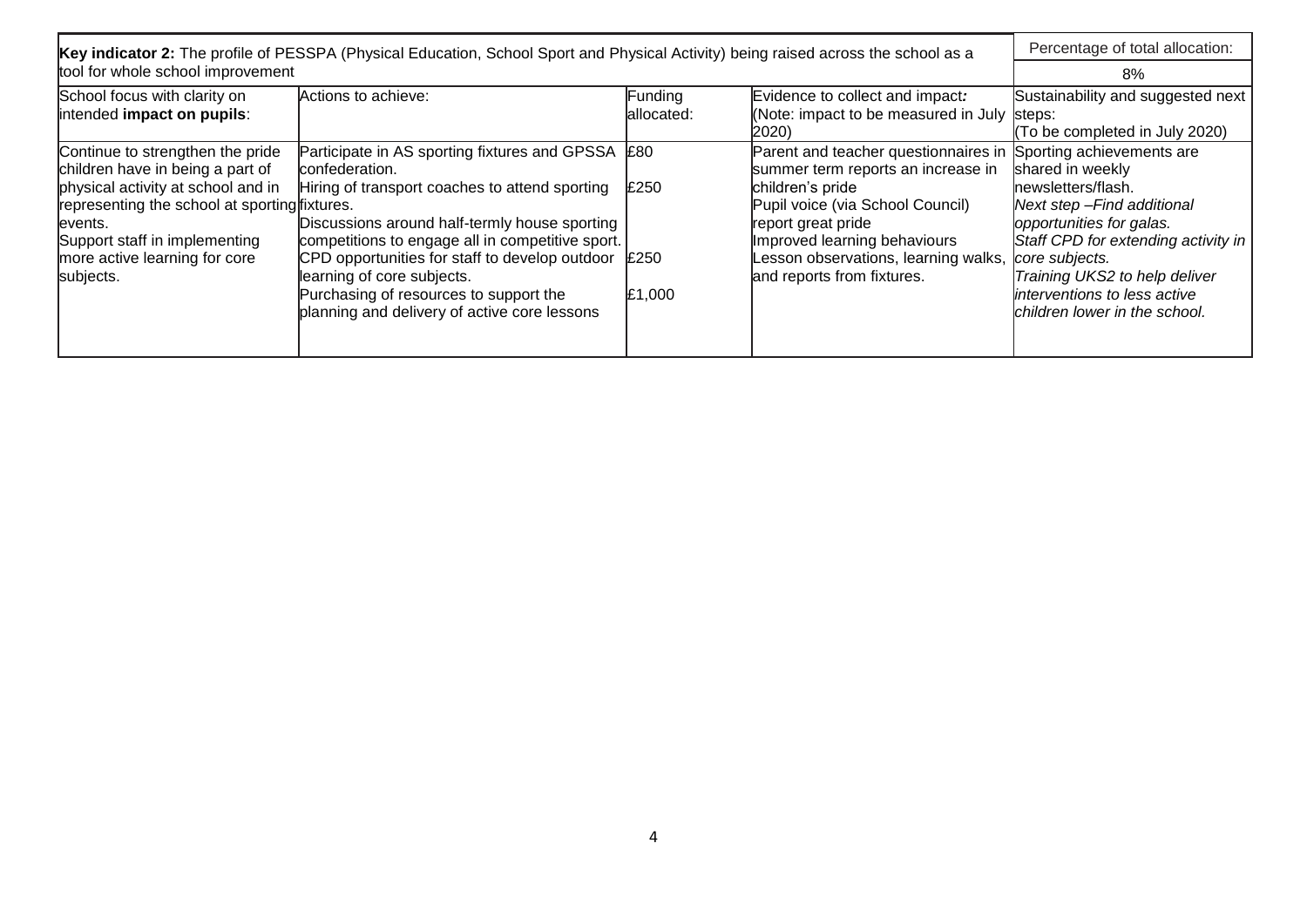| Key indicator 3: Increased confidence, knowledge and skills of all staff in teaching PE and sport                                                                                                                                         | Percentage of total allocation:                                                                                                                                                                                                                                                                         |                                                                                                                                                                                                                                                                                                |                                                                                                                                                                                                                                                                                                                                                              |                                                                                                                                                                                                                                                                                        |
|-------------------------------------------------------------------------------------------------------------------------------------------------------------------------------------------------------------------------------------------|---------------------------------------------------------------------------------------------------------------------------------------------------------------------------------------------------------------------------------------------------------------------------------------------------------|------------------------------------------------------------------------------------------------------------------------------------------------------------------------------------------------------------------------------------------------------------------------------------------------|--------------------------------------------------------------------------------------------------------------------------------------------------------------------------------------------------------------------------------------------------------------------------------------------------------------------------------------------------------------|----------------------------------------------------------------------------------------------------------------------------------------------------------------------------------------------------------------------------------------------------------------------------------------|
|                                                                                                                                                                                                                                           |                                                                                                                                                                                                                                                                                                         |                                                                                                                                                                                                                                                                                                |                                                                                                                                                                                                                                                                                                                                                              | 8%                                                                                                                                                                                                                                                                                     |
| School focus with clarity on intended<br>impact on pupils:                                                                                                                                                                                | Actions to achieve:                                                                                                                                                                                                                                                                                     | Funding<br>allocated:                                                                                                                                                                                                                                                                          | Evidence to collect and impact:<br>(Note: impact to be measured in June steps:<br>2019)                                                                                                                                                                                                                                                                      | Sustainability and suggested next<br>(To be completed in June 2019)                                                                                                                                                                                                                    |
| Actively encourage staff to access<br>comprehensive resources and training<br>opportunities so that teachers can plan<br>and deliver lessons more confidently and<br>children benefit from higher quality<br>llessons.                    | Membership to Active Surrey (includes £850<br>AfPE and YST membership) gives PE<br>lead access to best practise to share<br>with wider school staff.<br>Pay for continued use of The PE Hub E500<br>resources.<br>Cover for PE leads to receive and<br>implement CPD, sharing key points<br>with staff. | Teacher questionnaire in summer<br>term reports an increase in staff<br>confidence<br>Pupil voice (via School Council)<br>reports high enjoyment of PE lessons<br>Medium and short term planning is of<br>high quality<br>Improved learning behaviours<br>Lesson observations, learning walks, | Medium term planning is in place<br>that can be picked up/adapted for<br>the following year.<br>PE Hub resource is becoming<br>more ingrained in teaching and<br>new teachers arriving can easily<br>use the resource.<br>Next step - renewed Active<br>Surrey membership which<br>SIP visits celebrate improved teaching <i>includes support for new PE</i> |                                                                                                                                                                                                                                                                                        |
| Maintain re-organised PE sheds to give<br>staff confidence to find and use variety of<br>equipment for lessons.<br>Sports coaches appointed to deliver an<br>hour of high quality PE to each year group and ensure in place for September | Staff time to reorganise resources.<br>Clearly labelled resources raises<br>confidence in finding resources to<br>differentiate and deliver high quality<br>PE lessons.<br>Interview and appoint new coaches                                                                                            | £200<br>£100                                                                                                                                                                                                                                                                                   | and learning.                                                                                                                                                                                                                                                                                                                                                | subject leader.<br><b>Update PE Hub resource (Spring</b><br>term)<br>Staff survey of confidence and<br>problem areas to tailor and deliver<br>PE staff meeting.<br>Build in time for teachers to be<br>released to observe sport<br>coaches for their own professional<br>development. |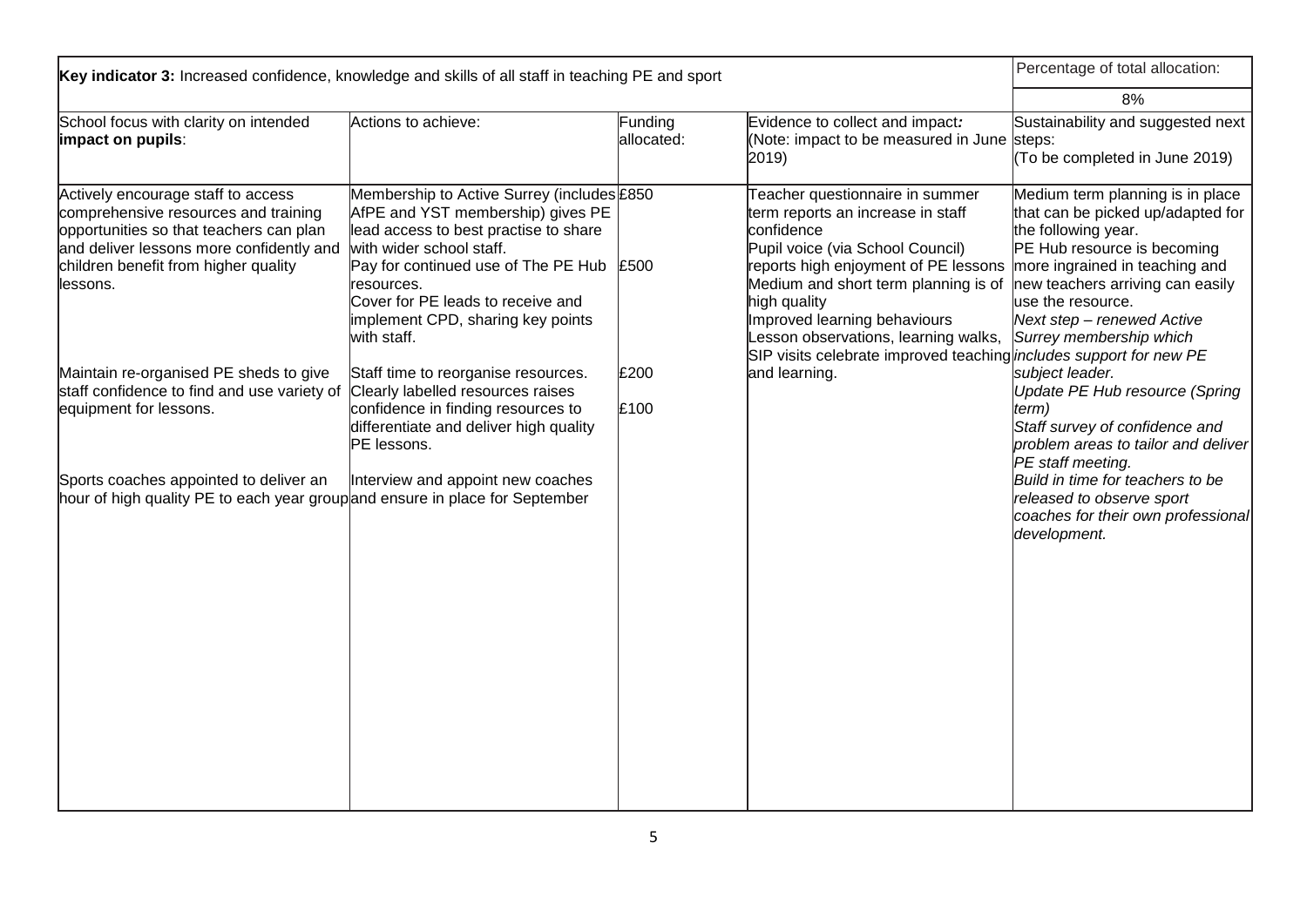| Key indicator 4: Broader experience of a range of sports and activities offered to all pupils                                                                                                                                |                                                                                                                                                                                                                                   |                       |                                                                                                                                                                                                                                                                                                     | Percentage of total allocation:                                                                                                                                                                                                         |
|------------------------------------------------------------------------------------------------------------------------------------------------------------------------------------------------------------------------------|-----------------------------------------------------------------------------------------------------------------------------------------------------------------------------------------------------------------------------------|-----------------------|-----------------------------------------------------------------------------------------------------------------------------------------------------------------------------------------------------------------------------------------------------------------------------------------------------|-----------------------------------------------------------------------------------------------------------------------------------------------------------------------------------------------------------------------------------------|
|                                                                                                                                                                                                                              | 18%                                                                                                                                                                                                                               |                       |                                                                                                                                                                                                                                                                                                     |                                                                                                                                                                                                                                         |
| School focus with clarity on intended<br>impact on pupils:                                                                                                                                                                   | Actions to achieve:                                                                                                                                                                                                               | Funding<br>allocated: | Evidence to collect and impact:<br>(Note: impact to be measured in July<br>2020)                                                                                                                                                                                                                    | Sustainability and suggested next<br>steps:<br>(To be completed in July 2020)                                                                                                                                                           |
| Continue to offer a wide range of<br>activities to pupils in lessons and extra<br>curricular time.<br>Use Interhouse to provide children with<br>opportunities to play different games and<br>sports.                        | Continue to survey children's interests<br>and find further clubs to add to our<br>menu of activities<br>Increase the amount of space children $£3,500$<br>can use in all weathers (extended<br>tarmac area for infant children). |                       | A sustained and increasing number of<br>children accessing extra-curricular<br>clubs.<br>DA children attending external events variety of sporting clubs provided<br>with transport costs being covered so<br>as to remove this barrier and give<br>access to all.<br>Variety of children chosen to | Next Step - build interhouse into<br>the Autumn and Spring term.<br>Staff survey to increase the<br>after school and during lunch.<br>Long Jump pit for the field for<br>whole school to benefit from<br>during athletics in the summer |
| Sporting fixtures and tournaments<br>participated in for KS1 & 2 with a range of transport students between events.<br>sports to cater to all students.<br>Sports Day events to engage all children<br>in a range of events. | Hiring of transport coaches to<br>Virtual sports day to offer continued<br>participation in a range of physical<br>activity and sport at home.<br>Bank of COVID-19 active games and<br>exercise activities created for use at     | £180                  | represent the school in sporting<br>fixtures (A, B and C squads).<br>Variety of sporting events attended<br>(Cricket, dodgeball, cross country,<br>football, tag-rugby, cycling -<br>disputed, swimming - disrupted).                                                                               | term.<br>Increase the amount of all<br>weather ground for juniors on the<br>field.<br>Introduction of a new sporting<br>topic to encourage more pupils to<br>take up sport and physical activity                                        |
| Prioritising DA children for external<br>inspire' events to ensure they can access<br>these external events despite cost.                                                                                                    | school and home.<br>External coaches providing online<br>lessons for students throughout<br>Lockdown.                                                                                                                             |                       |                                                                                                                                                                                                                                                                                                     |                                                                                                                                                                                                                                         |
|                                                                                                                                                                                                                              |                                                                                                                                                                                                                                   |                       |                                                                                                                                                                                                                                                                                                     |                                                                                                                                                                                                                                         |